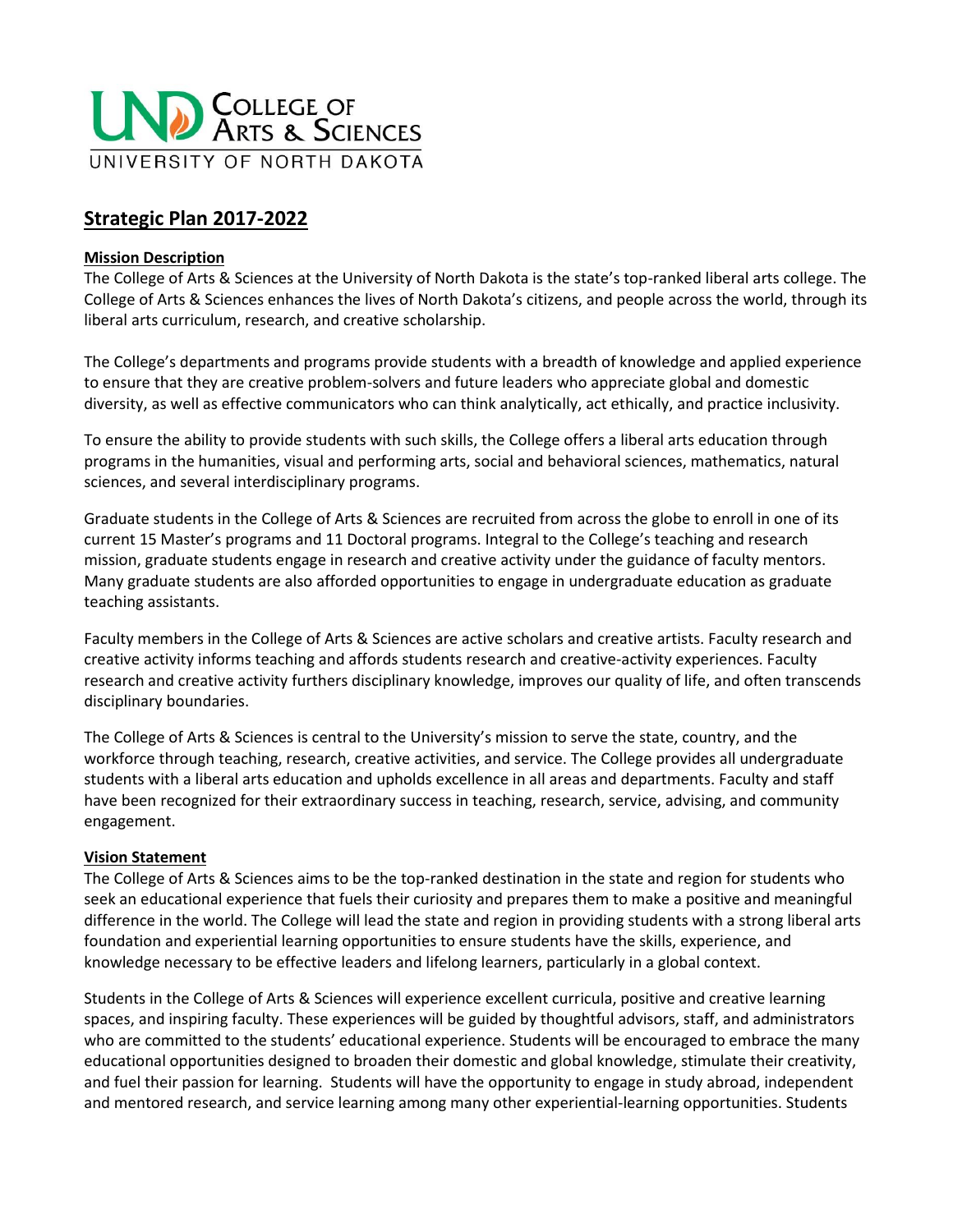will graduate from the College of Arts & Sciences in a timely manner with a deep appreciation for learning, knowledge, and discovery.

The academic quality and diversity of graduate students in the College of Arts & Sciences will be enhanced because of the quality of our graduate faculty, curricula, and availability of competitive student stipends. The College will offer an optimal number of graduate programs, taking into consideration student demand, societal need, employment opportunities, and the fiscal reality facing the College and University. Graduate students will leave with skills necessary for success in an increasingly competitive job market.

Staff members in the College of Arts & Sciences are central to students' academic success. They will be highly regarded professionals, known for their commitment to service. Staff members will also have a deep appreciation for learning and will embrace professional-development opportunities to further their knowledge and skills.

In addition to their commitment to students' academic success, faculty members in the College of Arts & Sciences will be recognized for their contributions to research and creative activities within their academic disciplines as well as for their ability to work effectively across disciplines. The College will be a leader in interdisciplinary research at the University of North Dakota, and its faculty will be increasingly involved on collaborative and interdisciplinary projects and grants because of the knowledge and experience they bring to such efforts.

As a hub of excellence and innovation, the College will continuously examine existing programs to ensure they remain relevant and responsive to student and societal needs, which may result in organizational changes as well as new degree programs. The College will, as necessary, adapt learning, teaching, and research spaces to encourage active student engagement and interdisciplinary activities.

The College will be a visible, innovative, and leading organization in the community of Grand Forks, the region, and the state of North Dakota, growing and changing as needs demand. Its commitment to public scholarship and community engagement will be well-regarded.

Administrators, faculty, and staff in the College of Arts & Sciences will work collaboratively to create a positive working and learning environment that fuels creativity and commitment to learning. The College will continuously look to grow resources to support its strategic goals within a structure of shared governance and with a spirit of innovation.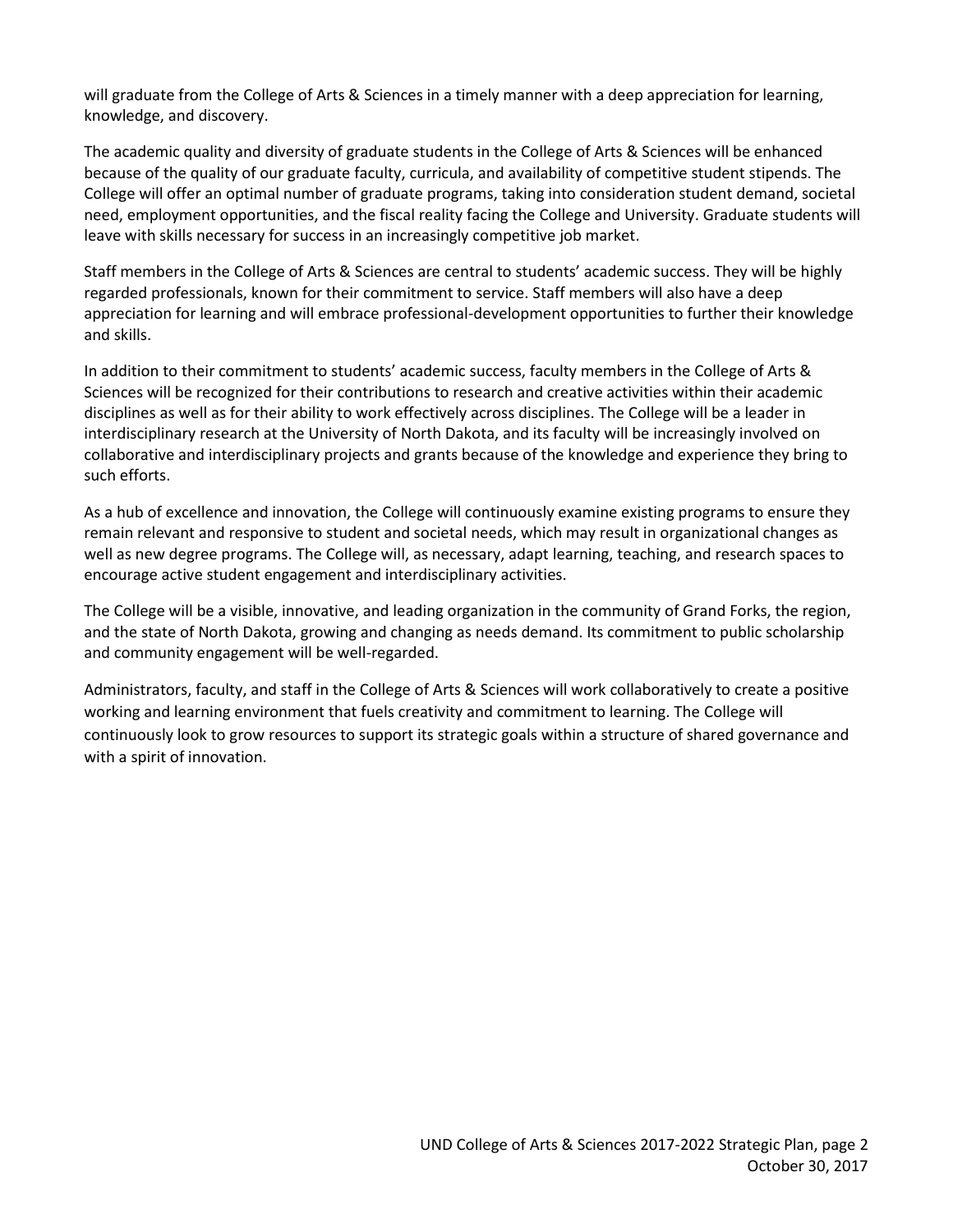#### **College of Arts & Sciences' 2017-2022 Strategic Plan**

### **LEARNING**

Goal 1: CHAMPION, CELEBRATE, AND CONVEY THE IMPORTANCE OF THE LIBERAL ARTS Goal 2: ENHANCE UNDERGRADUATE AND GRADUATE EDUCATION BY PROVIDING QUALITY ACADEMIC PROGRAMS, RECRUITING A DIVERSE STUDENT BODY, AND IMPROVING ACADEMIC ACHIEVEMENT,

RETENTION, AND GRADUATION RATES

Goal 3: DELIVER QUALITY, IN-DEMAND, AND ENGAGING EDUCATIONAL OPPORTUNITIES ONLINE AND ON CAMPUS

### **DISCOVERY**

Goal 4: DISCOVER, CREATE, AND DISSEMINATE KNOWLEDGE & CREATIVE ACTIVITY

### **ENGAGEMENT**

 $\overline{\phantom{a}}$ 

Goal 5: CREATE ENGAGING AND INCLUSIVE OPPORTUNITIES & PLACES TO LEARN, RESEARCH, AND WORK

- Goal 6: MEET EDUCATIONAL NEEDS OF ALL STUDENTS, INCLUDING ACTIVE-DUTY MILITARY PERSONNEL, VETERANS, AND THEIR FAMILIES
- Goal 7: ATTRACT SUPPORT BY ACTIVELY ENGAGING ALUMNI AND DONORS

### **Goal 1: CHAMPION, CELEBRATE, AND CONVEY THE IMPORTANCE OF THE LIBERAL ARTS<sup>1</sup>**

The College of Arts & Sciences concerns itself principally with higher education in the broadest or liberal sense. In alignment with the Association of American Colleges & Universities, the College is dedicated to an "approach to learning that empowers individuals and prepares them to deal with complexity, diversity, and change. It provides students with broad knowledge of the wider world (e.g. science, culture, and society) as well as indepth study in a specific area of interest. A liberal education helps students develop a sense of social responsibility, as well as strong and transferable intellectual and practical skills such as communication, analytical and problem-solving skills, and a demonstrated ability to apply knowledge and skills in real-world settings." The College ensures students graduate with a breadth of knowledge and capacity for lifelong learning necessary to be engaged and informed global citizens and problem-solvers of the future. Through fostering liberal arts education, which includes the humanities, fine arts, social sciences, natural sciences, and mathematics, the College will provide opportunities for students to develop and articulate their capacity to effectively serve and improve local, regional, national, and global communities.

| Objective                    | <b>Action steps</b>                 | <b>Assessment Metrics</b>                |
|------------------------------|-------------------------------------|------------------------------------------|
| 1.1 Effectively communicate  | In collaboration with<br>1.1.1      | The number of sponsored<br>1.1.2         |
| the humanizing value of      | departments and other units on      | events, and the number of attendees at   |
| liberal arts education and   | campus, the College will support    | those events, will increase on an annual |
| champion the liberal arts at | and promote liberal arts events     | basis. The A&S College will have a       |
| UND via traditional and      | (e.g., speaker series, conferences, | strong liberal arts message including    |
| digital venues.              | performances & exhibits, etc.)      | employer demand for liberal arts skills  |
|                              | made available to the campus        | and UND assessment of such skill         |
|                              | community and general public. The   | development on its website in the UND    |
|                              | College will work with UND's        | website restructuring scheduled for      |
|                              | Marketing & Communications and      | Calendar Year 2018.                      |
|                              | University Relations staff to       |                                          |
|                              | develop and implement a             |                                          |

 $1$  The Liberal Arts are defined throughout this document as the units that comprise the College of Arts & Sciences (i.e., the natural and social sciences, mathematics, the humanities, and the fine, creative, and performing arts).

UND College of Arts & Sciences 2017-2022 Strategic Plan, page 3 October 30, 2017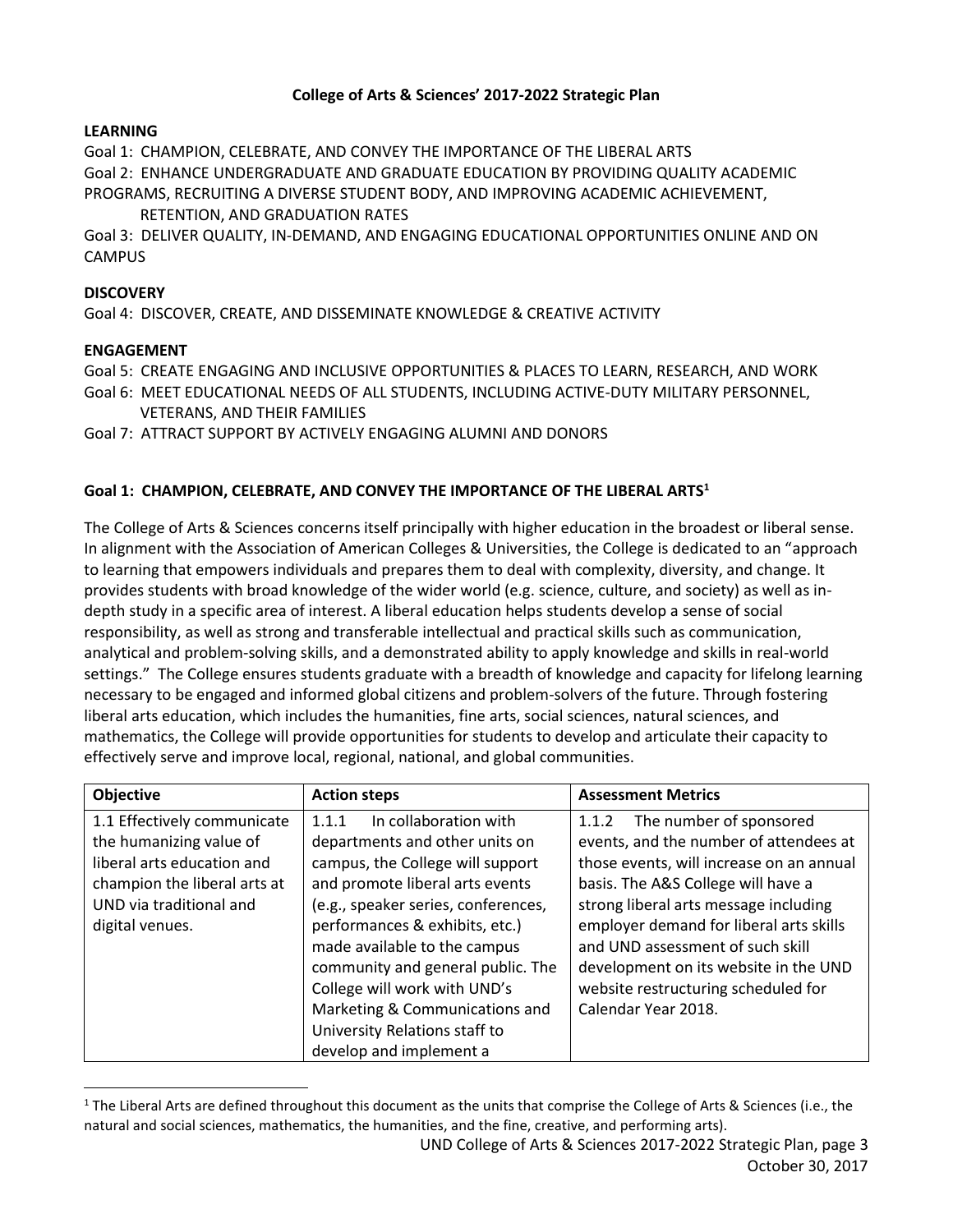|                            | communication strategy that<br>effectively promotes existing<br>events and broadly celebrates the<br>value of liberal arts education at<br>UND. Development will occur Fall<br>2017 with ongoing implementation. |                                           |
|----------------------------|------------------------------------------------------------------------------------------------------------------------------------------------------------------------------------------------------------------|-------------------------------------------|
| 1.2 Increase the number of | 1.2.1 Work with Goal 1 team to                                                                                                                                                                                   | The percentage of A&S students<br>1.2.1   |
| double majors, minors, and | develop academic pathways for                                                                                                                                                                                    | completing a double major, minor, or      |
| certificates for A&S       | double majors, major/minor, and                                                                                                                                                                                  | certificate will increase by at least 10% |
| undergraduates as timely   | major/certificates that add breadth                                                                                                                                                                              | by the end of AY 2019-20.                 |
| degree completion and      | to student learning outcomes.                                                                                                                                                                                    |                                           |
| program requirements       | Communicate academic pathway                                                                                                                                                                                     |                                           |
| allow.                     | options during academic advising.                                                                                                                                                                                |                                           |

### **Goal 2: ENHANCE UNDERGRADUATE AND GRADUATE EDUCATION BY PROVIDING QUALITY ACADEMIC PROGRAMS, RECRUITING A DIVERSE STUDENT BODY, AND IMPROVING ACADEMIC ACHIEVEMENT, RETENTION, AND GRADUATION RATES**

The College of Arts & Sciences will continue to recruit new undergraduate and graduate students and improve student retention, academic achievement, and graduation rates over the next five years by: increasing highimpact practices (HIPs), improving academic advising, and increasing scholarship opportunities. Undergraduate students in the College of Arts & Sciences will become globally aware student-scholars and active learners who graduate in a timely manner. They will be poised to work effectively in diverse groups and positioned for successful careers due to a well-rounded liberal arts education and applied educational experiences. The College of Arts & Sciences will invest in graduate students given their centrality to the College's teaching and research mission. The College will recruit talented graduate students from diverse personal, regional, cultural, and racial backgrounds and will improve retention and graduation rates while preparing the graduate students for their profession.

| <b>Objectives</b>          | <b>Action steps</b>               | <b>Assessment Metrics</b>                  |
|----------------------------|-----------------------------------|--------------------------------------------|
| 2.1 Increase the number of | 2.1.1 Chairs will continue to     | 2.1.1 Annual increases of at least 10%     |
| undergraduate students     | identify internship, community    | starting from the baseline average over    |
| engaged in HIPs, such as,  | engagement, service learning,     | the last 3 academic years (AYs) will occur |
| but not limited to,        | creative activity for the public, | for SCHs generated. Over the past three    |
| internships, service       | and/or research/creative activity | AYs, all A&S courses that represent high-  |
| learning, research and     | experience opportunities within   | impact practices (HIPs) have generated an  |
| creative activity          | their curriculum and track the    | average of 271 SCHs, so targets are 298 in |
| experiences.               | number of undergraduate students  | 2018-19, 328 in AY 2019-20, and 361 for    |
|                            | and student credit hours (SCH)    | AY 2020-21.                                |
|                            | those opportunities generate      |                                            |
|                            | annually.                         |                                            |
|                            |                                   |                                            |
|                            | 2.1.2 Chairs will work with their | 2.1.2 By AY 2020-21, all departments and   |
|                            | department faculty to incorporate | programs will require at least two HIPs in |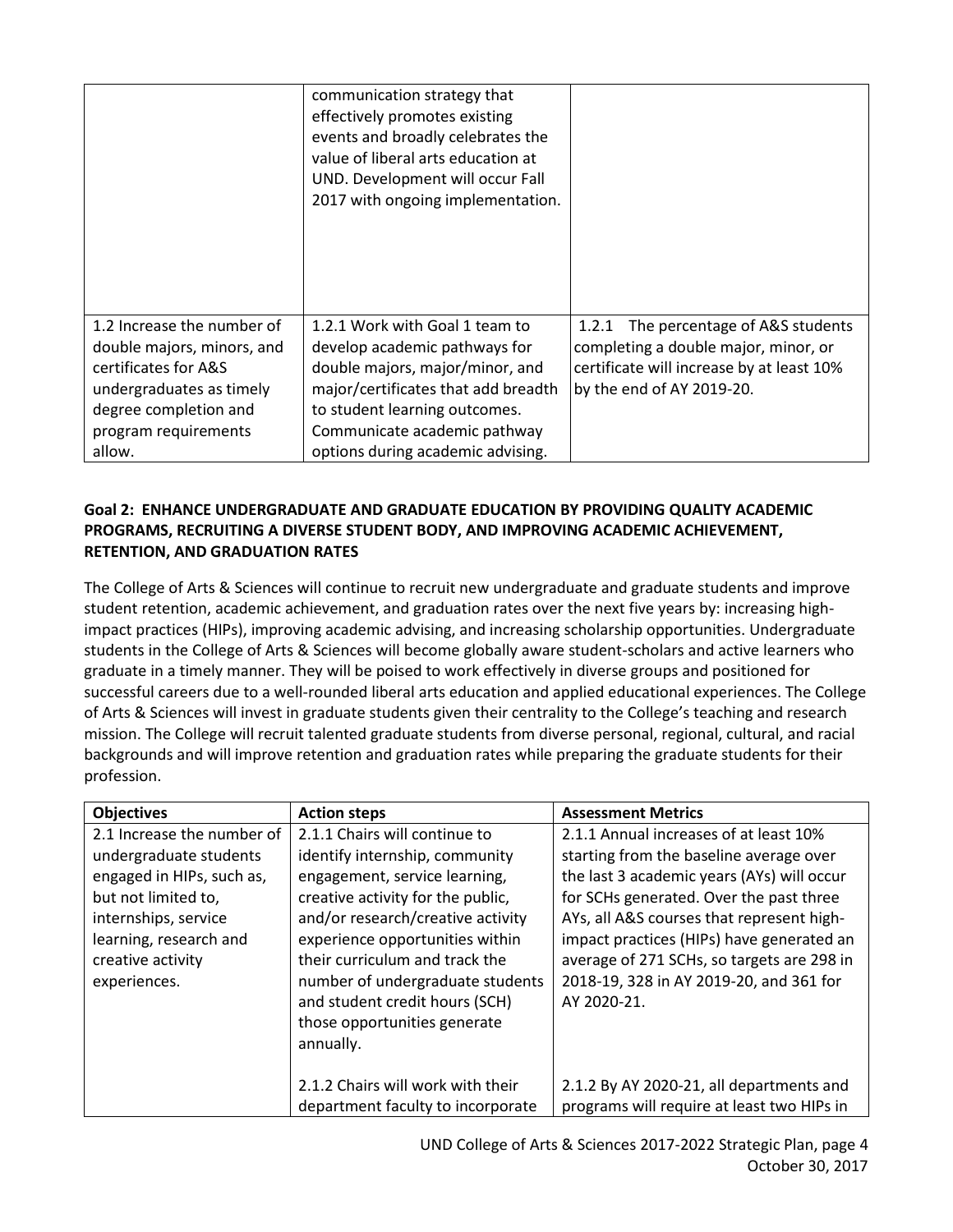|                                                                                                                                        | at least two HIPs as required<br>elements of their undergraduate<br>curriculum.                                                                                                                                                              | their undergraduate curriculum. Each<br>department and program in the College<br>will offer at least one HIPs for credit within<br>the major per AY. Other HIPs<br>opportunities for students may be<br>interdisciplinary (i.e., cross-listed).                                                                                                                                                                                                                                                                                                       |
|----------------------------------------------------------------------------------------------------------------------------------------|----------------------------------------------------------------------------------------------------------------------------------------------------------------------------------------------------------------------------------------------|-------------------------------------------------------------------------------------------------------------------------------------------------------------------------------------------------------------------------------------------------------------------------------------------------------------------------------------------------------------------------------------------------------------------------------------------------------------------------------------------------------------------------------------------------------|
| 2.2 Support research and<br>public dissemination of<br>undergraduate and<br>graduate students'<br>research and creative<br>activities. | 2.2.1 The College will develop a<br>fund and process to support<br>undergraduate research and<br>creative activity experiences.                                                                                                              | 2.2.1 Funding for undergraduate<br>research/creative activity will increase by<br>10% each year from the baseline of<br>\$50,000. Specific targets then are \$55,000<br>in AY 2018-19, \$60,500 in AY 2019-20, and<br>\$66,550 in AY 2020-21.                                                                                                                                                                                                                                                                                                         |
| 2.3 Improve graduation<br>and student retention<br>rates.                                                                              | 2.3.1 The College's designee for<br>academic success will continue to<br>work with professional and faculty<br>advisors to establish consistencies<br>in student advising across campus.                                                     | 2.3.1a Advisors (professional and faculty)<br>will increase in percentage of those using<br>Starfish progress surveys from 67% to<br>100% by 2018 and beyond.<br>2.3.1b Students will learn how to use their<br>Academic Requirements Report via<br>tutorial and quiz in their Advising Portal.<br>At least 70% of students will know how to<br>use their ARR by 2018 and beyond.<br>2.3.1c The College will develop an online<br>Blackboard advising portal during AY<br>2017-18 where students will be required -<br>via academic hold - to engage. |
|                                                                                                                                        | 2.3.2 The College's designee for<br>academic success will work with<br>advisors (professional and faculty)<br>on the implementation of the<br>College's probation program and<br>"at-risk"- program for those<br>student populations.        | 2.3.2a The "at-risk" program will decrease<br>the percentage of students in the College<br>who are placed on academic probation by<br>at least 5% in the next three AY.<br>2.3.2b The probation program will<br>decrease the percentage of students<br>dismissed from the University by at least<br>5% in the next three AY.                                                                                                                                                                                                                          |
|                                                                                                                                        | 2.3.3 Consistent advising and<br>working with students in<br>vulnerable groups, along with<br>other retention initiatives (e.g.,<br>student contact for enrollment<br>between semesters), will serve to<br>increase retention and graduation | 2.3.3a Retention rates (fall to fall) will<br>increase from 77% to 80% in the College in<br>the next three AY.<br>2.3.3b Four-year graduation rates for the<br>college will increase from 30% to 35% by<br>AY 2019-20 and to 40% by AY 2022-23.                                                                                                                                                                                                                                                                                                       |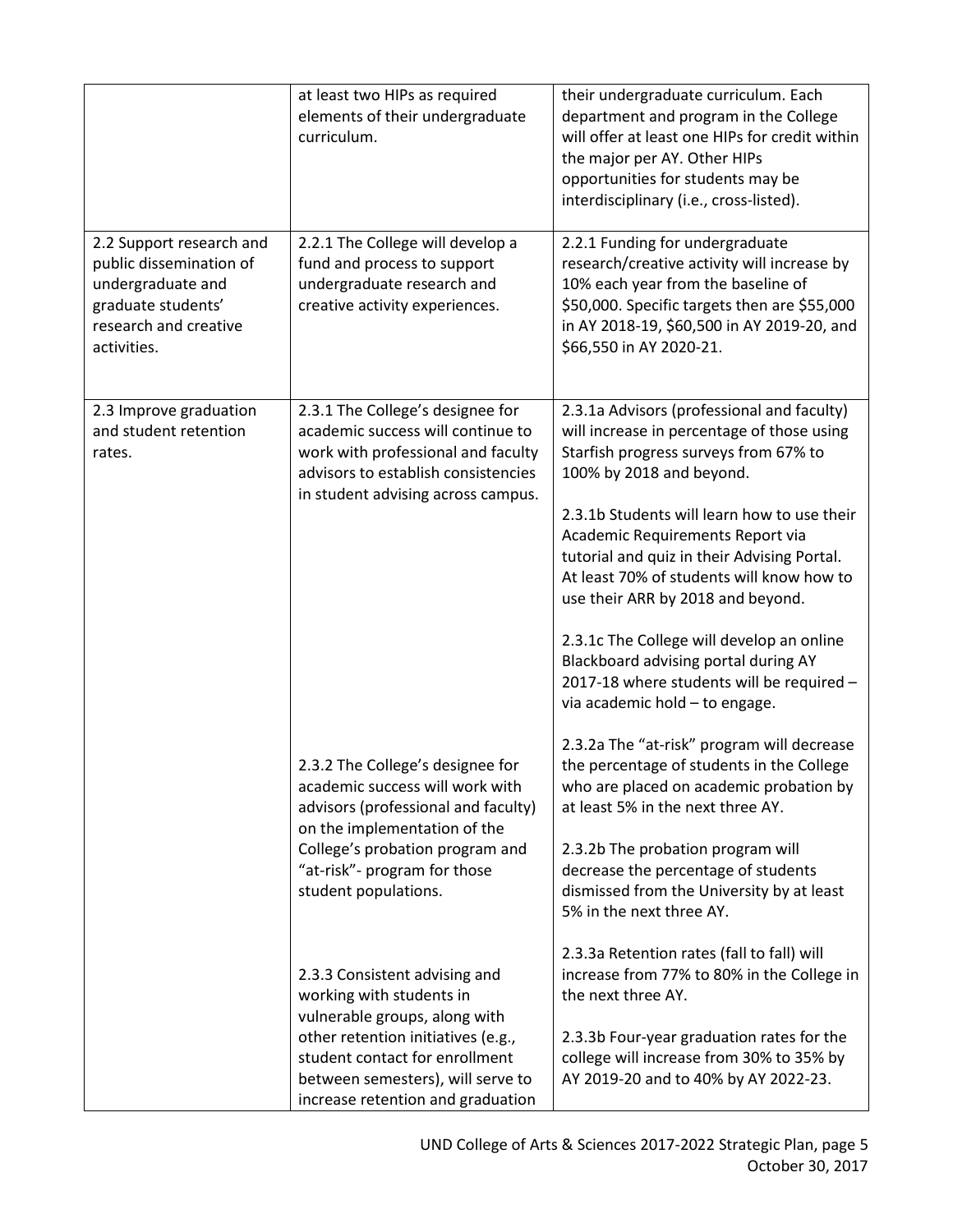|                                                                                                                                                                                                                                                                                | rates in the College of Arts &<br>Sciences.                                                                                                                                                                                                                                                                                                                                                                                                   |                                                                                                                                                                                                                                                                                                                                                                                                                                                                                                                                                                                |
|--------------------------------------------------------------------------------------------------------------------------------------------------------------------------------------------------------------------------------------------------------------------------------|-----------------------------------------------------------------------------------------------------------------------------------------------------------------------------------------------------------------------------------------------------------------------------------------------------------------------------------------------------------------------------------------------------------------------------------------------|--------------------------------------------------------------------------------------------------------------------------------------------------------------------------------------------------------------------------------------------------------------------------------------------------------------------------------------------------------------------------------------------------------------------------------------------------------------------------------------------------------------------------------------------------------------------------------|
| 2.4 Increase the number<br>of scholarships for<br>undergraduate students<br>and fellowships for<br>graduate students to<br>recruit and retain high-<br>achieving students<br>through external                                                                                  | 2.4.1 The dean and the College's<br>development director, in<br>consultation with department<br>chairs, will develop proposals for<br>endowments that specifically<br>support student scholarships<br>within each department/unit.                                                                                                                                                                                                            | 2.4.1 The number of scholarship<br>endowments established in the College<br>will increase by three annually over each<br>of the next five fiscal years (2017-2021).                                                                                                                                                                                                                                                                                                                                                                                                            |
| fundraising.                                                                                                                                                                                                                                                                   | 2.4.2 The dean and the College's<br>development director, in<br>consultation with department<br>chairs, will develop plans to add<br>funds or make adjustments to<br>existing endowments that have a<br>principal balance of less than<br>\$25,000 to increase payouts<br>available for scholarships.                                                                                                                                         | 2.4.2 All current endowments in the<br>College will be minimally funded at<br>\$25,000 by the end of FY 2022.                                                                                                                                                                                                                                                                                                                                                                                                                                                                  |
| 2.5 Increase number of<br>qualified international<br>graduate students, and<br>graduate students from<br>across the U.S., with<br>corresponding increases in<br>graduate teaching<br>assistants and graduate<br>research assistants to<br>diversify our academic<br>community. | 2.5.1 The dean's designee(s), in<br>consultation with chairs of<br>departments with graduate<br>programs, will develop a model for<br>appropriately allocating graduate<br>assistant positions to programs<br>across the College with priorities<br>for doctoral programs to enhance<br>research and will include a<br>component designed to recognize<br>and support international graduate<br>students and students from across<br>the U.S. | 2.5.1a A graduate assistantship and tuition<br>waiver allocation model that includes a<br>component to recognize and support<br>international graduate students and<br>students from across the U.S. will be<br>developed and approved by the College<br>Council by the end of AY 2017-18.<br>2.5.1b The percentage of graduate<br>assistantships funded by the College of<br>Arts & Sciences will decrease from a<br>baseline of 88% (AY 2016-17) to 75% or<br>less by the end of AY 2020-21 with funding<br>replaced by external grants or students<br>who pay full tuition. |
|                                                                                                                                                                                                                                                                                |                                                                                                                                                                                                                                                                                                                                                                                                                                               | 2.5.1c The number of international<br>graduate students enrolled in the College<br>will increase by 5% annually from an<br>average of 77 (Fall 2014) to an average of<br>103 by the end of AY 2020-21.                                                                                                                                                                                                                                                                                                                                                                         |

# **Goal 3: DELIVER QUALITY, IN-DEMAND, AND ENGAGING EDUCATIONAL OPPORTUNITIES ONLINE AND ON CAMPUS**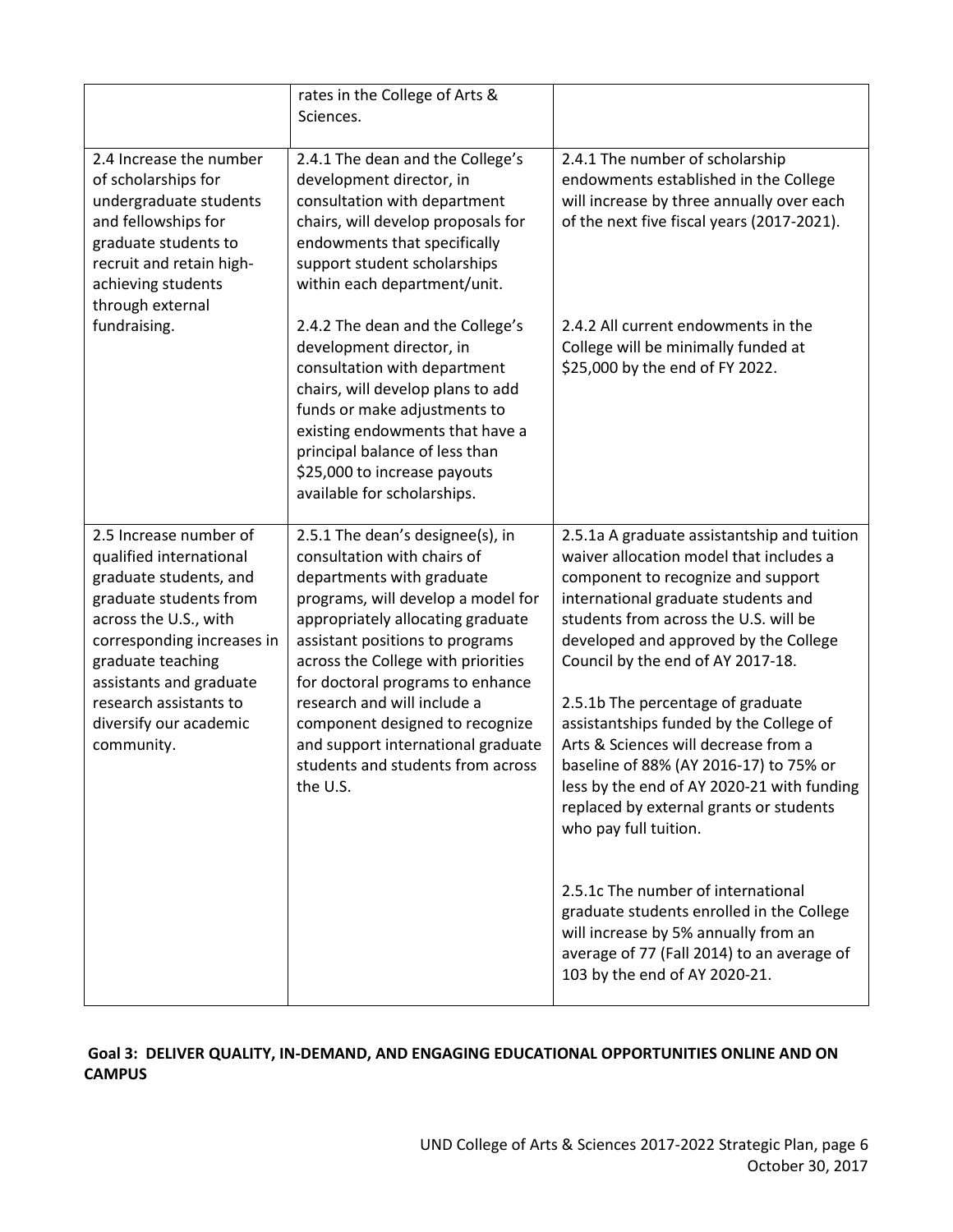The College of Arts & Sciences will strive to offer diverse educational opportunities including providing an array of curricular delivery methods with an emphasis on student-centered pedagogy, offering excellent curricula that address critical society needs facing the state, region, country, and world, and removing institutional barriers to course availability.

| <b>Objectives</b>              | <b>Action steps</b>                | <b>Assessment Metrics</b>                    |
|--------------------------------|------------------------------------|----------------------------------------------|
| 3.1 Increase number of         | 3.1.1 Faculty members will be      | 3.1.1 Thirty or more lecturers, instructors, |
| courses where lecturers,       | informed about and encouraged,     | and College faculty members will             |
| instructors, and faculty       | via professional development       | complete modules/workshops in various        |
| members employ the             | opportunities, to engage in        | areas offered by the Teaching                |
| creative and effective         | pedagogical development on a       | <b>Transformation and Development</b>        |
| pedagogical methods            | regular basis.                     | Academy annually.                            |
| available in on-campus         |                                    |                                              |
| classrooms, laboratories,      |                                    | 3.1.2 Online course offerings will increase  |
| and online venues to both      |                                    | at least 5% in the next three AY across all  |
| reach and help develop a       |                                    | areas (Fine Art, Humanities, Social          |
| student body that is diverse   | 3.1.2 Increase in the number and   | Science, and Mathematics & Natural           |
| in its regional, cultural, and | variety of courses available to    | Science) in the College of Arts & Sciences.  |
| racial background.             | students online.                   |                                              |
|                                |                                    | 3.1.3 Active learning or "flipped"           |
|                                |                                    | classroom experiences (courses) for          |
|                                |                                    | students will increase by at least 10% by    |
|                                | 3.1.3 Increase the number of       | the end of AY 2019-20.                       |
|                                | active learning or "flipped"       |                                              |
|                                | classroom experiences (courses)    |                                              |
|                                | for students. This includes SCALE- |                                              |
|                                | UP classrooms, the Math Active     |                                              |
|                                | Learning Lab, and the Digital      |                                              |
|                                | Communications Lab.                |                                              |
|                                |                                    |                                              |
|                                |                                    |                                              |
|                                |                                    |                                              |
|                                |                                    |                                              |
|                                |                                    |                                              |

## **Goal 4: DISCOVER, CREATE, AND DISSEMINATE KNOWLEDGE & CREATIVE ACTIVITY**

Faculty members in the College of Arts & Sciences are engaged scholars, researchers, and creative artists whose work solves problems, furthers knowledge, and improves the quality of life in North Dakota and beyond. The College will encourage, support, reward, and help faculty collaborate with one another on Grand Challenges and targeted interdisciplinary activities while maintaining a commitment to nurture and support disciplinary scholarship and creative activity.

| <b>Objectives</b>         | <b>Action steps</b>               | <b>Assessment Metrics</b>                  |
|---------------------------|-----------------------------------|--------------------------------------------|
| 4.1 Provide resources     | 4.1.1 Provide research and        | 4.1.1 At least 50% of the seed funds       |
| required for successful   | creative activity seed funds to   | awarded each AY starting with 2017-18      |
| research programs and     | support external grant proposal   | will directly align with UND's Grand       |
| creative activity through | preparation and submission, with  | Challenges or will be interdisciplinary in |
| collaboration with        | some funds prioritized to support | areas of growth and focus within the       |
| department(s), college,   | interdisciplinary research that   | College.                                   |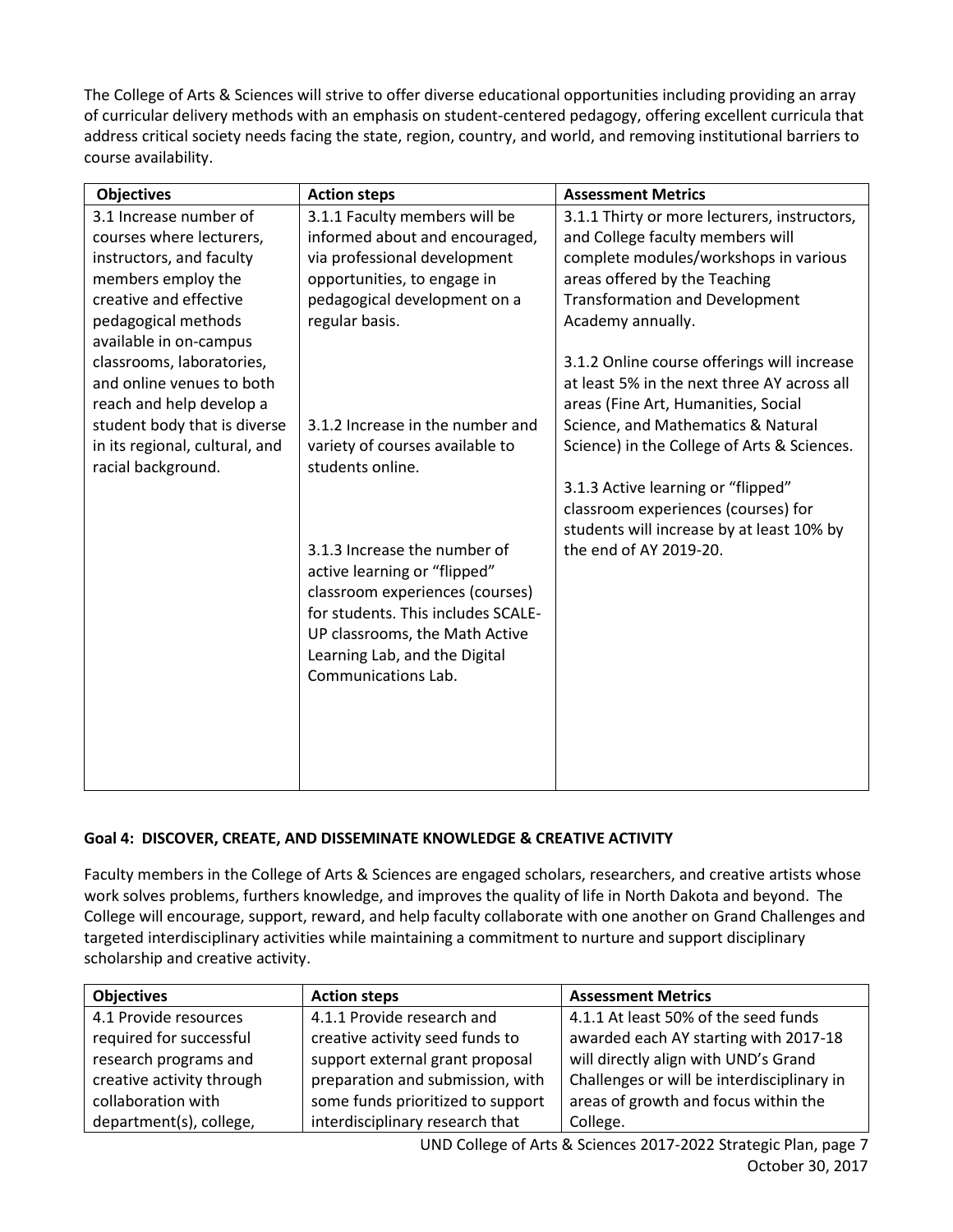| provost, and the UND<br>Division of Research &<br>Economic Development.                                       | aligns with Grand Challenges as<br>listed in the UND Strategic Plan.                                                                                                            |                                                                                                                                                                                                                                                                                      |
|---------------------------------------------------------------------------------------------------------------|---------------------------------------------------------------------------------------------------------------------------------------------------------------------------------|--------------------------------------------------------------------------------------------------------------------------------------------------------------------------------------------------------------------------------------------------------------------------------------|
|                                                                                                               | 4.1.2 Improve computation of<br>faculty load components to<br>ensure accurate reporting of<br>research time on annual faculty<br>contracts.                                     | 4.1.2 The College will establish guidelines<br>for more accurate estimates of teaching,<br>research and service, in alignment with<br>UND policies, before contracts are<br>developed for AY 2018-19.                                                                                |
|                                                                                                               | 4.1.3 Evaluate the allocation of<br>Graduate Assistantships and<br>Tuition Waivers.                                                                                             | 4.1.3a The percentage of graduate<br>assistants who are doctoral students will<br>increase from a baseline of 46% (AY<br>2016-17) to 60% or more by the end of<br>AY 2020-21.                                                                                                        |
|                                                                                                               |                                                                                                                                                                                 | 4.1.3b The allocation of tuition waivers<br>will support the increased numbers of<br>doctoral students.                                                                                                                                                                              |
|                                                                                                               | 4.1.4 Support University efforts to<br>increase the number of post-<br>doctoral researchers in support of<br>UND's Grand Challenges.                                            | 4.1.4 The college will continue to<br>collaborate with the UND Division of<br>Research & Economic Development to<br>support at least 3 post-doctoral<br>researchers per AY. Preference is given to<br>researchers directly contributing to one<br>of more of UND's Grand Challenges. |
|                                                                                                               | 4.1.5 Employ cost-effective<br>strategies for more holistically<br>supporting the laboratory and<br>computing needs of College<br>researchers.                                  | 4.1.5 By the end of AY 2018-19, the<br>College will have a plan for working with<br>the CIO and NDUS CTS to ensure cost-<br>effective strategies for improving access<br>to high performance computing and<br>capability of supporting research areas<br>that utilize "Big Data."    |
| 4.2 Foster applied research<br>that anticipates, identifies or<br>responds to critical needs in<br>the state. | 4.2.1 The college will maintain an<br>internal research fund designated<br>to address projects that affect the<br>state's needs/priorities.                                     | 4.2.1 At least \$30,000 will be available<br>each FY to support applied research in<br>response to critical state needs.                                                                                                                                                             |
| 4.3 Recruit and retain top<br>research faculty whose<br>research aligns with UND's<br>Grand Challenges.       | 4.3.1 In requests to recruit faculty,<br>chairs will include a detailed<br>description of desired research<br>areas, in alignment with UND's<br>Grand Challenges when possible. | 4.3.1 Monitor and prioritize requests to<br>recruit for opportunities for addressing<br>UND's Grand Challenges, including the<br>potential for new faculty to contribute to<br>emerging or established interdisciplinary<br>research teams.                                          |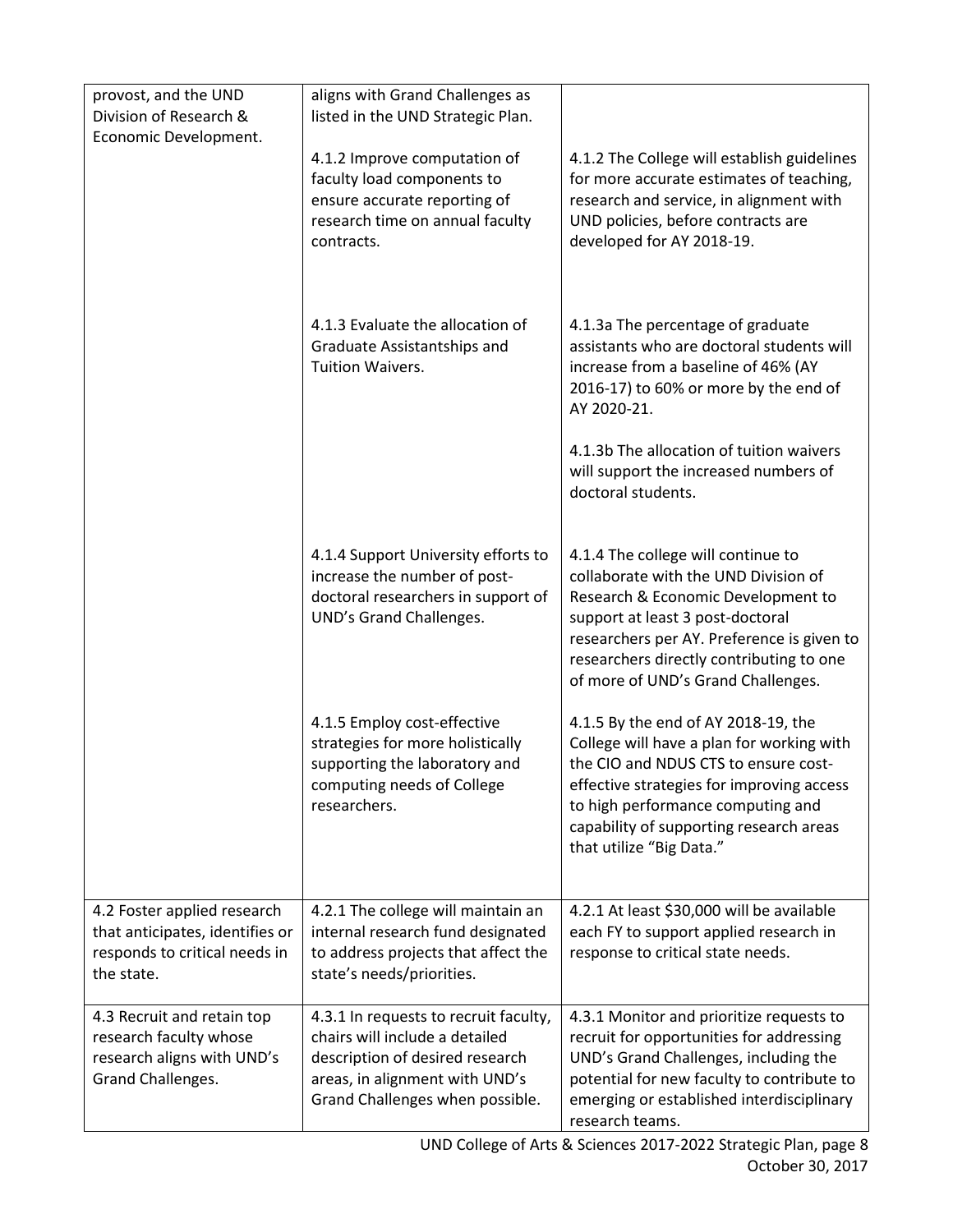|                                                                                           | 4.3.2 The College will work with<br>chairs to ensure that departments<br>have workload plans that allow for<br>the development of research-<br>intensive vs. teaching-intensive<br>annual contracts.<br>4.3.3 The College will work with<br>chairs to provide support for<br>faculty members at all stages of<br>their career to establish, pursue,<br>and maintain their program of<br>research/creative activity. | 4.3.2 Survey departmental workload<br>plans to develop clear course-release<br>policies to support faculty research<br>and/or grant writing. All departments will<br>have such a policy in their workload plans<br>by the end of AY 2019-20.<br>4.3.3 Monitor departmental guidelines<br>for tenure, reappointment, and<br>promotion that limit service<br>requirements of pre-tenured faculty to<br>aid them in developing their program of<br>research/creative activity. All<br>departments will have such a policy in<br>their workload plans by the end of AY<br>2019-20. |
|-------------------------------------------------------------------------------------------|---------------------------------------------------------------------------------------------------------------------------------------------------------------------------------------------------------------------------------------------------------------------------------------------------------------------------------------------------------------------------------------------------------------------|--------------------------------------------------------------------------------------------------------------------------------------------------------------------------------------------------------------------------------------------------------------------------------------------------------------------------------------------------------------------------------------------------------------------------------------------------------------------------------------------------------------------------------------------------------------------------------|
| 4.4 Increase external<br>funding for<br>research/creative activity<br>across the College. | 4.4.1 Ensure that departmental<br>guidelines adequately support<br>efforts to secure external funding.                                                                                                                                                                                                                                                                                                              | 4.4.1 By the end of AY 2019-20,<br>departmental evaluation guidelines will<br>recognize and appropriately credit<br>faculty efforts to write and submit<br>external grant proposals.                                                                                                                                                                                                                                                                                                                                                                                           |
|                                                                                           | 4.4.2 Support faculty who are<br>writing external grant proposals.                                                                                                                                                                                                                                                                                                                                                  | 4.4.2a The Associate Dean of Research<br>will identify college faculty who have<br>been successful in securing external<br>funding to mentor new faculty in the<br>craft of grant writing. At least 3 faculty<br>per AY will be mentored by identified,<br>experienced faculty.                                                                                                                                                                                                                                                                                                |
|                                                                                           |                                                                                                                                                                                                                                                                                                                                                                                                                     | 4.4.2b When appropriate, the College<br>will contract with a professional grant<br>writer to assist with development of<br>significant proposals.                                                                                                                                                                                                                                                                                                                                                                                                                              |
|                                                                                           |                                                                                                                                                                                                                                                                                                                                                                                                                     | 4.4.2c The ADR will work with PIs to<br>contact funding agency grant officers as<br>needed.                                                                                                                                                                                                                                                                                                                                                                                                                                                                                    |
|                                                                                           | 4.4.3 Increase overall grant<br>funding brought in by College<br>researchers.                                                                                                                                                                                                                                                                                                                                       | 4.4.3 Total awards to College researchers<br>totaled \$2.57 in FY 2017. The goal is at<br>least 5% growth per FY. Specific targets<br>are \$2.70 million by the end of FY 2018;<br>\$2.84 million by the end of FY 2019; and<br>\$3.00 million by the end of FY 2020.                                                                                                                                                                                                                                                                                                          |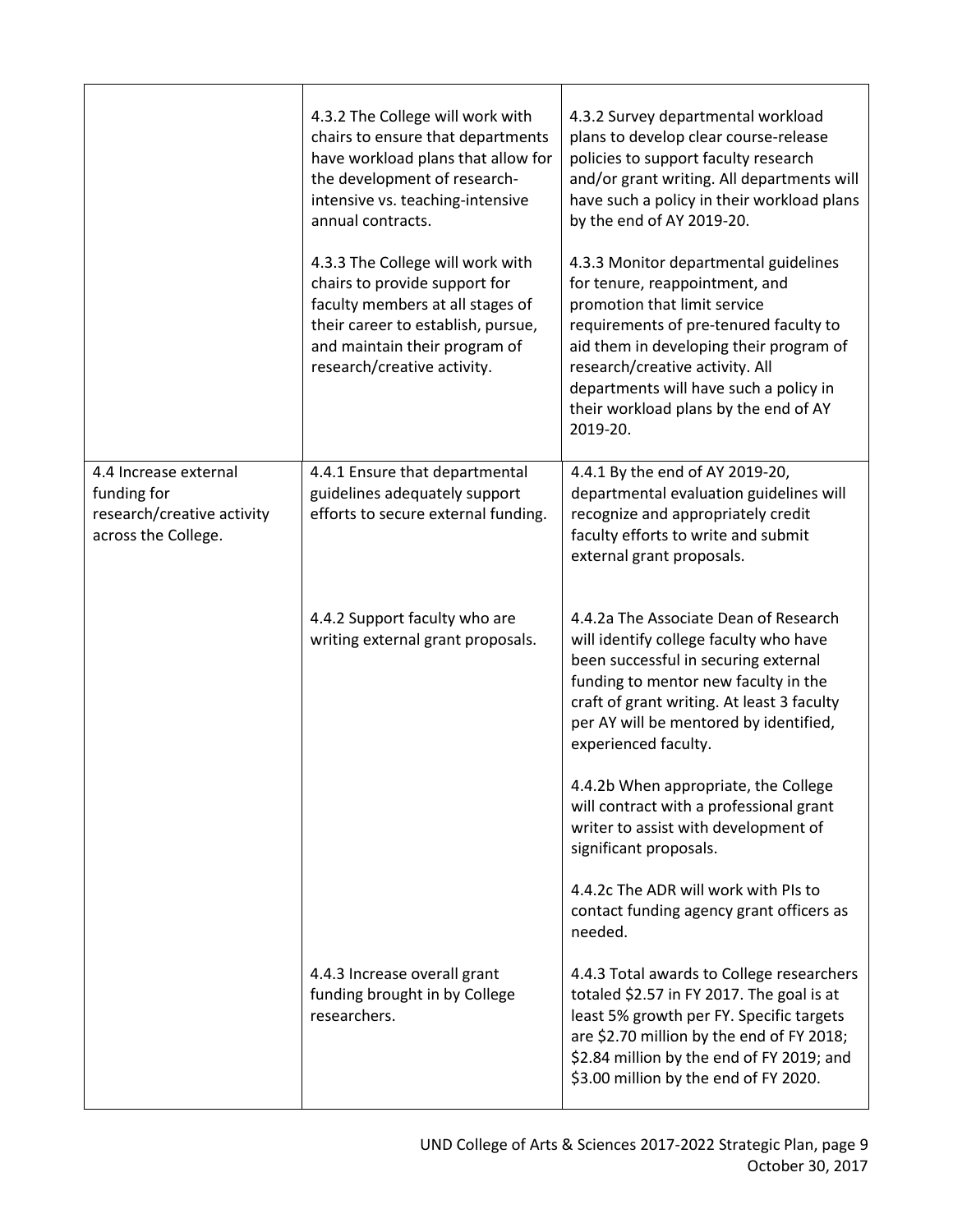### **Goal 5: CREATE ENGAGING AND INCLUSIVE OPPORTUNITIES & PLACES TO LEARN, RESEARCH, AND WORK**

| <b>Objectives</b>                                                                                                                      | <b>Action steps</b>                                                                                                                                                                                         | <b>Assessment Metrics</b>                                                                                                                                                                    |
|----------------------------------------------------------------------------------------------------------------------------------------|-------------------------------------------------------------------------------------------------------------------------------------------------------------------------------------------------------------|----------------------------------------------------------------------------------------------------------------------------------------------------------------------------------------------|
| 5.1 The College will support<br>and promote curricula and<br>events that foster a<br>welcoming, safe, and<br>inclusive campus climate. | 5.1.1 The College will actively work<br>with advisors (professional and<br>faculty) across the University to<br>promote enrollment in the<br>undergraduate certificate program<br>in Diversity & Inclusion. | 5.1.1 Twenty students will complete the<br>certificate during its first year, with at<br>least a 10% increase in the number of<br>students completing the certificate on<br>an annual basis. |
|                                                                                                                                        | 5.1.2 The dean's office, in<br>collaboration with departments and<br>faculty, will promote programs and<br>events that enhance an inclusive<br>climate campus.                                              | 5.1.2 The number of inclusive programs,<br>initiatives, and events within the College<br>will increase on an annual basis.                                                                   |

The College of Arts & Sciences will foster a welcoming, safe, and inclusive campus climate.

### **Goal 6: MEET EDUCATIONAL NEEDS OF ALL STUDENTS, INCLUDING ACTIVE-DUTY MILITARY PERSONNEL, VETERANS, AND THEIR FAMILIES**

The College of Arts & Sciences will strive to meet the needs of all students, including active-duty military personal, veterans, and their families.

| <b>Objectives</b>                                                                                                                                                                 | <b>Action steps</b>                                                                                                                                                                                    | <b>Assessment Metrics</b>                                                                                                                                                                                                                                                                                                   |
|-----------------------------------------------------------------------------------------------------------------------------------------------------------------------------------|--------------------------------------------------------------------------------------------------------------------------------------------------------------------------------------------------------|-----------------------------------------------------------------------------------------------------------------------------------------------------------------------------------------------------------------------------------------------------------------------------------------------------------------------------|
| 6.1 The College will strive<br>to make its curricula as<br>widely available as possible<br>and provide outstanding<br>student advisement to<br>meet the needs of all<br>students. | 6.1.1 The College will actively seek to<br>expand its online and/or self-paced,<br>enroll-anytime (SPEA) offerings to<br>meet the educational needs of the<br>broadest student population<br>possible. | 6.1.1 The number of online/SPEA<br>offerings and enrollments will remain<br>constant or increase on an annual<br>basis. DFW rates in these courses will<br>remain constant or decrease on an<br>annual basis. The number of graduates<br>in online programs/SPEA will remain<br>constant or increase on an annual<br>basis. |
|                                                                                                                                                                                   | 6.1.2 The College will provide the<br>best possible student advising to<br>meet the educational goals of the<br>broadest student population<br>possible.                                               | 6.1.2 The number of professional<br>advisors within the College will remain<br>constant or increase on an annual<br>basis. The number of student/advisor<br>contacts will remain constant or<br>increase on an annual basis.                                                                                                |
| 6.2 The College will work<br>with the Provost's Office<br>and the Registrar's Office to<br>develop and create                                                                     | 6.2.1 The College's designee will<br>work with chairs in programs that are<br>able to create articulation                                                                                              | 6.2.1 At least three degree options<br>within the College of Arts & Sciences<br>will be articulated for the Air University                                                                                                                                                                                                  |